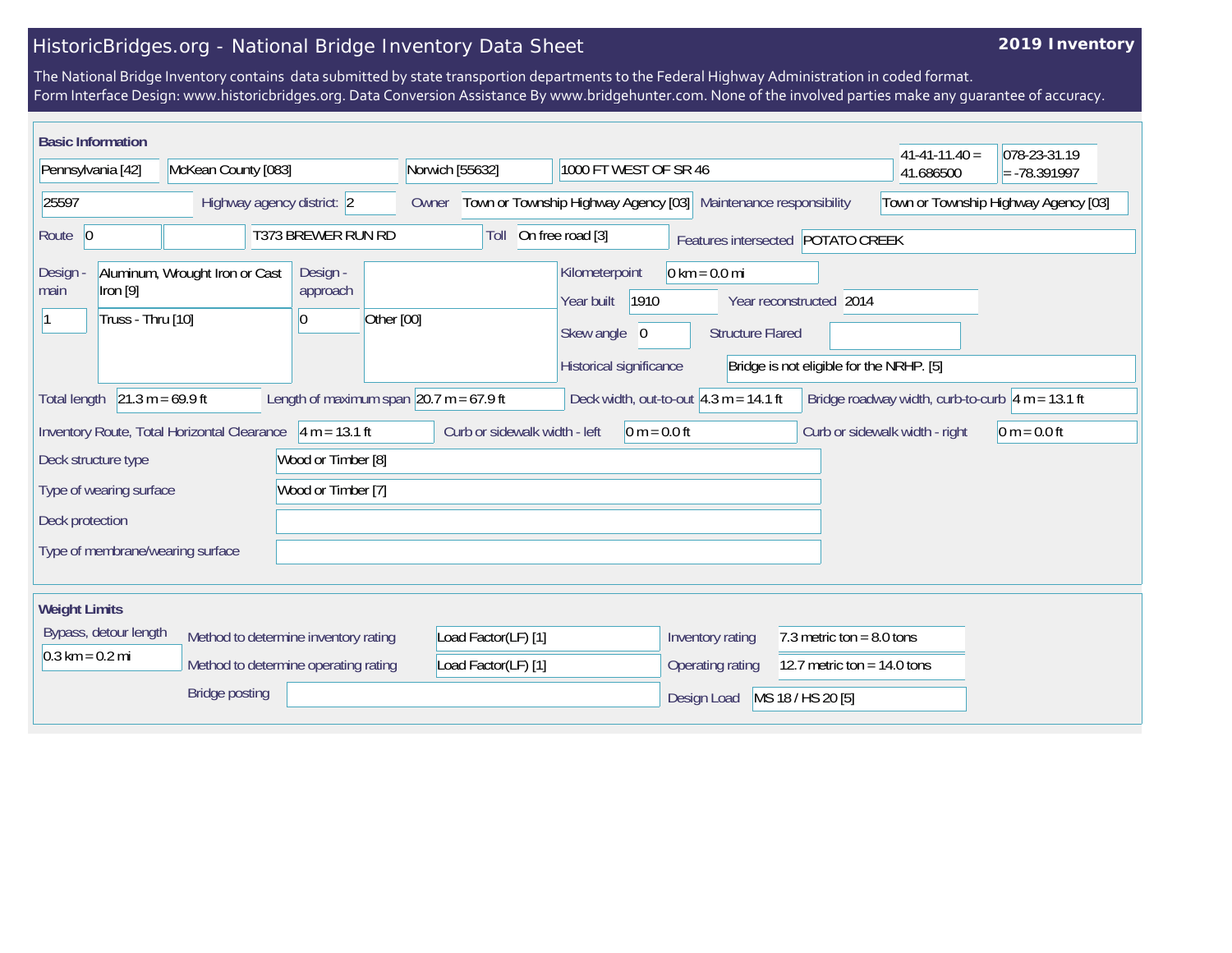| <b>Functional Details</b>                                                                                                              |                                                                                     |  |  |  |  |  |  |  |
|----------------------------------------------------------------------------------------------------------------------------------------|-------------------------------------------------------------------------------------|--|--|--|--|--|--|--|
| Average daily truck traffi<br><b>Average Daily Traffic</b><br>40                                                                       | Year 2018<br>55<br>2038<br>Future average daily traffic<br>$\%$<br>Year             |  |  |  |  |  |  |  |
| Road classification<br>Local (Rural) [09]                                                                                              | Approach roadway width<br>$4.3 m = 14.1 ft$<br>Lanes on structure                   |  |  |  |  |  |  |  |
| Type of service on bridge Highway [1]                                                                                                  | Direction of traffic One lane bridge for 2 - way traffic [3]<br>Bridge median       |  |  |  |  |  |  |  |
| No parallel structure exists. [N]<br>Parallel structure designation                                                                    |                                                                                     |  |  |  |  |  |  |  |
| Type of service under bridge<br>Waterway [5]                                                                                           | Navigation control<br>Lanes under structure<br>$\overline{0}$                       |  |  |  |  |  |  |  |
| $0 = N/A$<br>Navigation vertical clearanc                                                                                              | Navigation horizontal clearance $\vert 0 = N/A \vert$                               |  |  |  |  |  |  |  |
| Minimum navigation vertical clearance, vertical lift bridge $\vert$ 0 m = 0.0 ft                                                       | Minimum vertical clearance over bridge roadway<br>$99.99 m = 328.1 ft$              |  |  |  |  |  |  |  |
| Minimum lateral underclearance reference feature Feature not a highway or railroad [N]                                                 |                                                                                     |  |  |  |  |  |  |  |
| Minimum lateral underclearance on right $0 = N/A$                                                                                      | Minimum lateral underclearance on left $0 = N/A$                                    |  |  |  |  |  |  |  |
| Minimum Vertical Underclearance $ 0 = N/A $<br>Minimum vertical underclearance reference feature Feature not a highway or railroad [N] |                                                                                     |  |  |  |  |  |  |  |
| Appraisal ratings - underclearances N/A [N]                                                                                            |                                                                                     |  |  |  |  |  |  |  |
|                                                                                                                                        |                                                                                     |  |  |  |  |  |  |  |
| <b>Repair and Replacement Plans</b>                                                                                                    |                                                                                     |  |  |  |  |  |  |  |
| Type of work to be performed                                                                                                           | Work done by Work to be done by contract [1]                                        |  |  |  |  |  |  |  |
| Replacement of bridge or other structure because of<br>substandard load carrying capacity or substantial                               | Bridge improvement cost<br>100000<br>33000<br>Roadway improvement cost              |  |  |  |  |  |  |  |
| bridge roadway geometry. [31]                                                                                                          | $21 m = 68.9 ft$<br>Length of structure improvement<br>Total project cost<br>441000 |  |  |  |  |  |  |  |
|                                                                                                                                        | Year of improvement cost estimate                                                   |  |  |  |  |  |  |  |
|                                                                                                                                        | Border bridge - state<br>Border bridge - percent responsibility of other state      |  |  |  |  |  |  |  |
|                                                                                                                                        | Border bridge - structure number                                                    |  |  |  |  |  |  |  |